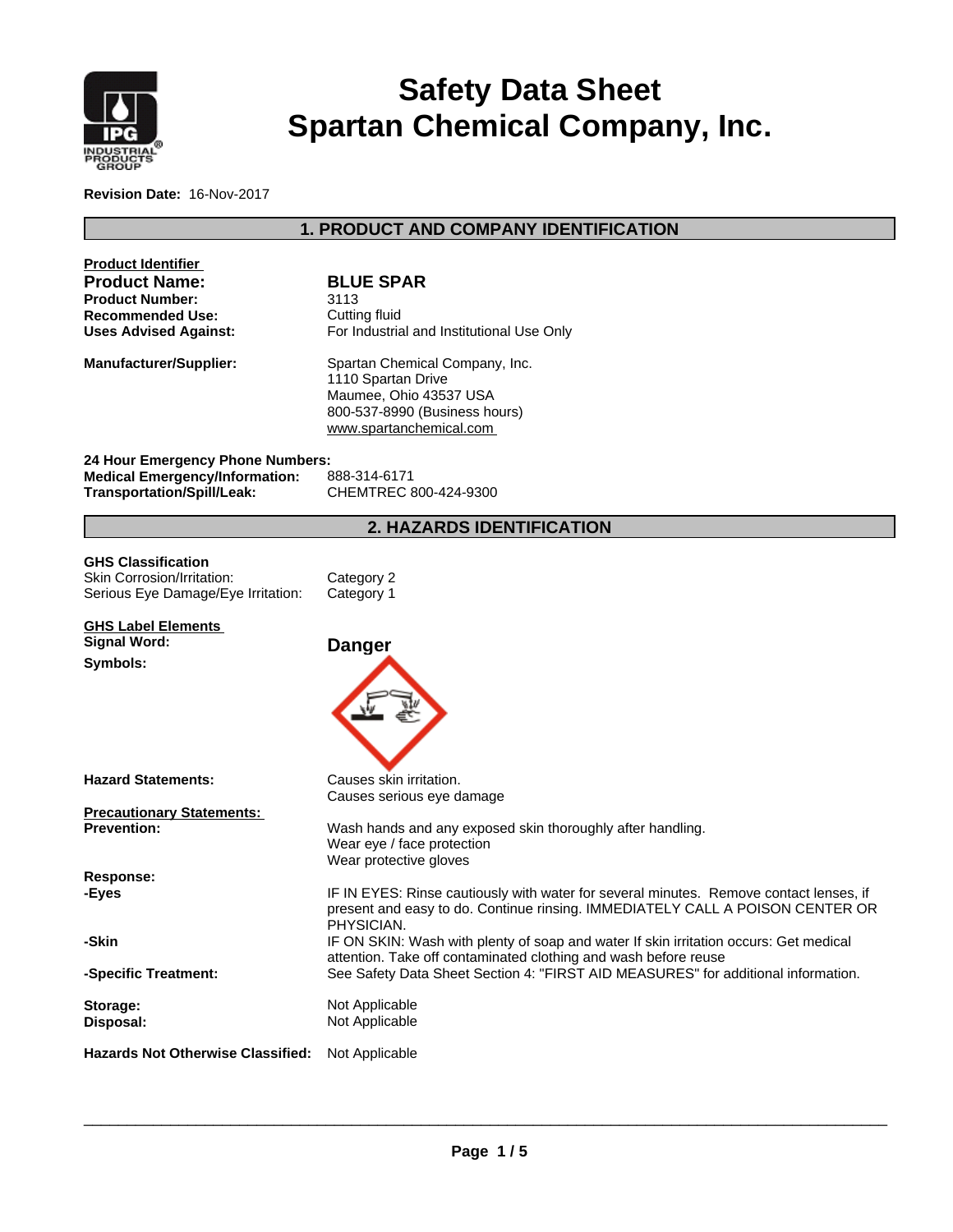- **Other Information:** May be harmful if swallowed.
	- Inhalation of vapors or mist may cause respiratory irritation.

 $\overline{\phantom{a}}$  ,  $\overline{\phantom{a}}$  ,  $\overline{\phantom{a}}$  ,  $\overline{\phantom{a}}$  ,  $\overline{\phantom{a}}$  ,  $\overline{\phantom{a}}$  ,  $\overline{\phantom{a}}$  ,  $\overline{\phantom{a}}$  ,  $\overline{\phantom{a}}$  ,  $\overline{\phantom{a}}$  ,  $\overline{\phantom{a}}$  ,  $\overline{\phantom{a}}$  ,  $\overline{\phantom{a}}$  ,  $\overline{\phantom{a}}$  ,  $\overline{\phantom{a}}$  ,  $\overline{\phantom{a}}$ 

• Keep out of reach of children.

### **3. COMPOSITION / INFORMATION ON INGREDIENTS**

| <b>Chemical Name</b>              | <b>CAS No</b>  | Weight-%  |
|-----------------------------------|----------------|-----------|
| water                             | 7732-18-5      | 40-70     |
| triethanolamine                   | $102 - 71 - 6$ | $10 - 30$ |
| polyalkylene glycol phosphate     | 71662-44-7     | $1 - 5$   |
| polyalkylene glycol               | 9038-95-3      | $1 - 5$   |
| 2-butylaminoethanol               | $111 - 75 - 1$ | $1 - 5$   |
| carboxylic acid amine salts       | 67801-51-8     | $1 - 5$   |
| triethanolamine, boric acid salt  | 10049-36-2     | $1 - 5$   |
| monoethanolamine, boric acid salt | 26038-87-9     | $1 - 5$   |
| neodecanoic acid                  | 26896-20-8     | $1 - 5$   |

Specific chemical identity and/or exact percentage of composition has been withheld as a trade secret.

#### **4. FIRST AID MEASURES**

| Rinse cautiously with water for at least 15 minutes. Remove contact lenses, if present and<br>-Eye Contact:<br>easy to do. Continue rinsing. IMMEDIATELY CALL A POISON CENTER OR PHYSICIAN. |                                                                                                                                                                                                         |  |  |
|---------------------------------------------------------------------------------------------------------------------------------------------------------------------------------------------|---------------------------------------------------------------------------------------------------------------------------------------------------------------------------------------------------------|--|--|
| -Skin Contact:                                                                                                                                                                              | Wash with plenty of soap and water Take off contaminated clothing and wash before reuse<br>If skin irritation occurs: Get medical attention.                                                            |  |  |
| -Inhalation:                                                                                                                                                                                | Remove victim to fresh air and keep at rest in a position comfortable for breathing.<br>IMMEDIATELY CALL A POISON CENTER OR PHYSICIAN. Call a poison control center or<br>physician if you feel unwell. |  |  |
| -Ingestion:                                                                                                                                                                                 | Rinse mouth. Do NOT induce vomiting. Never give anything by mouth to an unconscious<br>person. Get medical attention if you feel unwell.                                                                |  |  |
| <b>Note to Physicians:</b>                                                                                                                                                                  | Treat symptomatically.                                                                                                                                                                                  |  |  |
|                                                                                                                                                                                             | <b>5. FIRE-FIGHTING MEASURES</b>                                                                                                                                                                        |  |  |
| <b>Suitable Extinguishing Media:</b>                                                                                                                                                        | Product does not support combustion, Use extinguishing agent suitable for type of<br>surrounding fire                                                                                                   |  |  |
| <b>Specific Hazards Arising from the</b><br>Chemical:                                                                                                                                       | Dried product is capable of burning. Combustion products are toxic.                                                                                                                                     |  |  |
| <b>Hazardous Combustion Products:</b>                                                                                                                                                       | May include Carbon monoxide Carbon dioxide and other toxic gases or vapors.                                                                                                                             |  |  |
| <b>Protective Equipment and</b><br><b>Precautions for Firefighters:</b>                                                                                                                     | Wear MSHA/NIOSH approved self-contained breathing apparatus (SCBA) and full<br>protective gear. Cool fire-exposed containers with water spray.                                                          |  |  |

## **6. ACCIDENTAL RELEASE MEASURES**

| <b>Personal Precautions:</b>      | Avoid contact with skin, eyes or clothing. Use personal protective equipment as required.       |
|-----------------------------------|-------------------------------------------------------------------------------------------------|
| <b>Environmental Precautions:</b> | Do not rinse spill onto the ground, into storm sewers or bodies of water.                       |
| <b>Methods for Clean-Up:</b>      | Prevent further leakage or spillage if safe to do so. Contain and collect spillage with         |
|                                   | non-combustible absorbent material, (e.g. sand, earth, diatomaceous earth, vermiculite)         |
|                                   | and place in container for disposal according to local / national regulations (see Section 13). |

# **7. HANDLING AND STORAGE**

**Advice on Safe Handling:** Handle in accordance with good industrial hygiene and safety practice. Wash thoroughly after handling.

 $\overline{\phantom{a}}$  ,  $\overline{\phantom{a}}$  ,  $\overline{\phantom{a}}$  ,  $\overline{\phantom{a}}$  ,  $\overline{\phantom{a}}$  ,  $\overline{\phantom{a}}$  ,  $\overline{\phantom{a}}$  ,  $\overline{\phantom{a}}$  ,  $\overline{\phantom{a}}$  ,  $\overline{\phantom{a}}$  ,  $\overline{\phantom{a}}$  ,  $\overline{\phantom{a}}$  ,  $\overline{\phantom{a}}$  ,  $\overline{\phantom{a}}$  ,  $\overline{\phantom{a}}$  ,  $\overline{\phantom{a}}$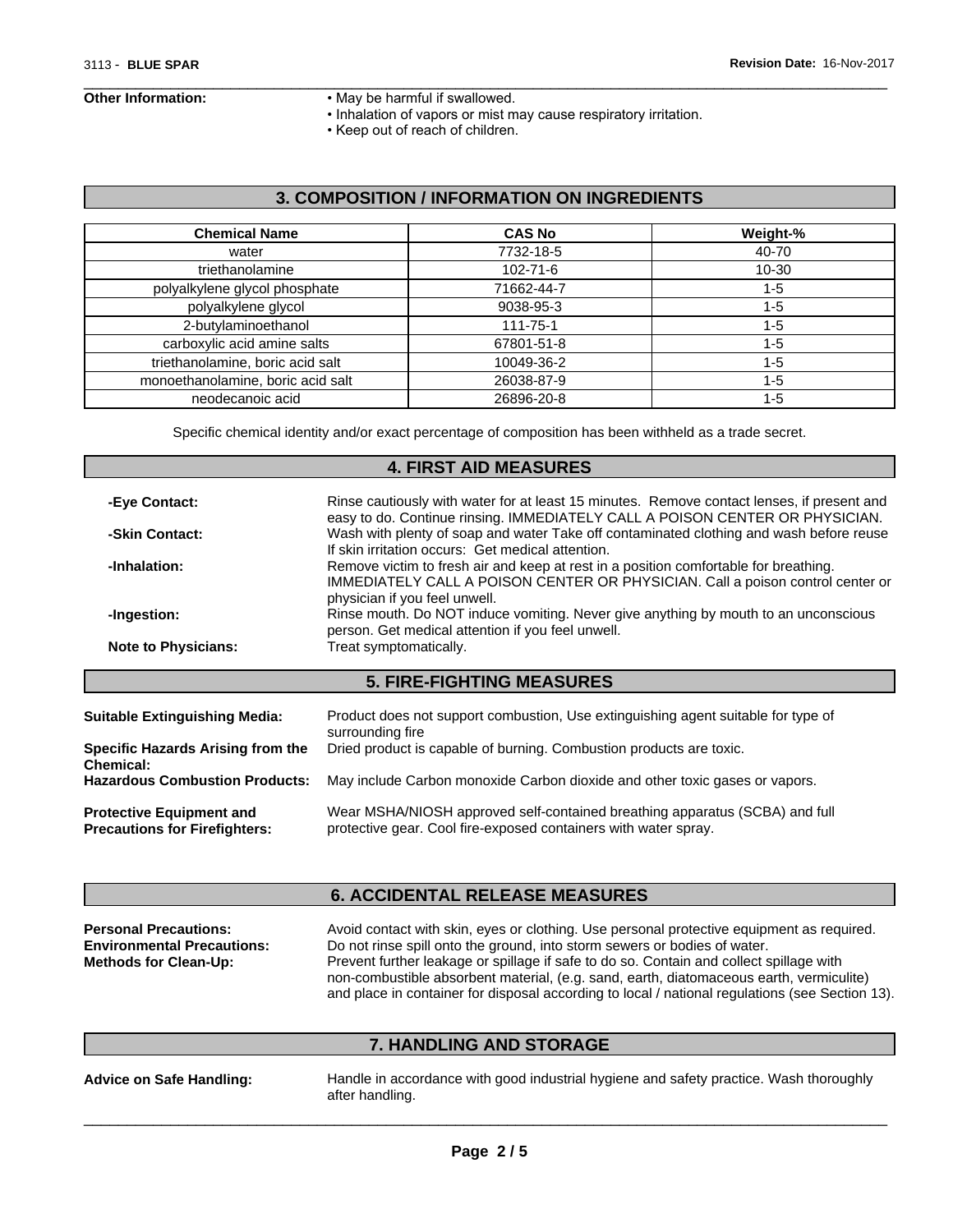$\overline{\phantom{a}}$  ,  $\overline{\phantom{a}}$  ,  $\overline{\phantom{a}}$  ,  $\overline{\phantom{a}}$  ,  $\overline{\phantom{a}}$  ,  $\overline{\phantom{a}}$  ,  $\overline{\phantom{a}}$  ,  $\overline{\phantom{a}}$  ,  $\overline{\phantom{a}}$  ,  $\overline{\phantom{a}}$  ,  $\overline{\phantom{a}}$  ,  $\overline{\phantom{a}}$  ,  $\overline{\phantom{a}}$  ,  $\overline{\phantom{a}}$  ,  $\overline{\phantom{a}}$  ,  $\overline{\phantom{a}}$ **Storage Conditions:** Keep containers tightly closed in a dry, cool and well-ventilated place. Keep out of the reach of children. Keep from freezing. **Suggested Shelf Life:** Minimum of 2 years from date of manufacture.

### **8. EXPOSURE CONTROLS / PERSONAL PROTECTION**

#### **Occupational Exposure Limits:** .

| <b>Chemical Name</b>                   | <b>ACGIH TLV</b>                                                                                                                                                                                                           | <b>OSHA PEL</b> | <b>NIOSH</b> |  |  |
|----------------------------------------|----------------------------------------------------------------------------------------------------------------------------------------------------------------------------------------------------------------------------|-----------------|--------------|--|--|
| triethanolamine<br>$102 - 71 - 6$      | TWA: $5 \text{mq/m}^3$                                                                                                                                                                                                     |                 |              |  |  |
| <b>Engineering Controls:</b>           | Provide good general ventilation.                                                                                                                                                                                          |                 |              |  |  |
|                                        | If work practices generate dust, fumes, gas, vapors or mists which expose workers to<br>chemicals above the occupational exposure limits, local exhaust ventilation or other<br>engineering controls should be considered. |                 |              |  |  |
| <b>Personal Protective Equipment</b>   |                                                                                                                                                                                                                            |                 |              |  |  |
| <b>Eye/Face Protection:</b>            | Wear splash goggles.                                                                                                                                                                                                       |                 |              |  |  |
| <b>Skin and Body Protection:</b>       | Wear rubber or other chemical-resistant gloves.                                                                                                                                                                            |                 |              |  |  |
| <b>Respiratory Protection:</b>         | Not required with expected use.                                                                                                                                                                                            |                 |              |  |  |
|                                        | If occupational exposure limits are exceeded or respiratory irritation occurs, use of a                                                                                                                                    |                 |              |  |  |
|                                        | NIOSH/MSHA approved respirator suitable for the use-conditions and chemicals in Section                                                                                                                                    |                 |              |  |  |
|                                        | 3 should be considered.                                                                                                                                                                                                    |                 |              |  |  |
| <b>General Hygiene Considerations:</b> | Wash hands and any exposed skin thoroughly after handling.                                                                                                                                                                 |                 |              |  |  |
|                                        | See 29 CFR 1910.132-138 for further guidance.                                                                                                                                                                              |                 |              |  |  |

# **9. PHYSICAL AND CHEMICAL PROPERTIES**

| Appearance/Physical State:             | Liquid                            |
|----------------------------------------|-----------------------------------|
| Color:                                 | <b>B</b> lue                      |
| Odor:                                  | Mild                              |
| pH:                                    | l9.0-9.7                          |
| <b>Melting Point / Freezing Point:</b> | <b>No information available.</b>  |
| Boiling Point / Boiling Range:         | 100 °C / 212 °F                   |
| <b>Flash Point:</b>                    | 100 °C $/$ > 212 °F ASTM D56      |
| <b>Evaporation Rate:</b>               | $\vert$ < 1 (Butyl acetate = 1)   |
| Flammability (solid, gas)              | No information available.         |
| <b>Upper Flammability Limit:</b>       | No information available.         |
| <b>Lower Flammability Limit:</b>       | No information available.         |
| Vapor Pressure:                        | <b>No information available.</b>  |
| <b>Vapor Density:</b>                  | <b>No information available.</b>  |
| <b>Specific Gravity:</b>               | 1.050                             |
| Solubility(ies):                       | Soluble in water                  |
| <b>Partition Coefficient:</b>          | No information available.         |
| <b>Autoignition Temperature:</b>       | No information available.         |
| <b>Decomposition Temperature:</b>      | <b>INo information available.</b> |
| Viscosity:                             | <b>INo information available.</b> |

# **10. STABILITY AND REACTIVITY**

| <b>Reactivity:</b>             | This material is considered to be non-reactive under normal conditions of use.                     |
|--------------------------------|----------------------------------------------------------------------------------------------------|
| <b>Chemical Stability:</b>     | Stable under normal conditions.                                                                    |
|                                | <b>Possibility of Hazardous Reactions:</b> Not expected to occur with normal handling and storage. |
| <b>Conditions to Avoid:</b>    | Extremes of temperature and direct sunlight.                                                       |
| <b>Incompatible Materials:</b> | Strong oxidizing agents. Strong acids.                                                             |
| <b>Hazardous Decomposition</b> | May include carbon monoxide, carbon dioxide (CO2) and other toxic gases or vapors.                 |
| <b>Products:</b>               |                                                                                                    |

# **11. TOXICOLOGICAL INFORMATION**

Likely Routes of Exposure: Eyes, Skin, Ingestion, Inhalation.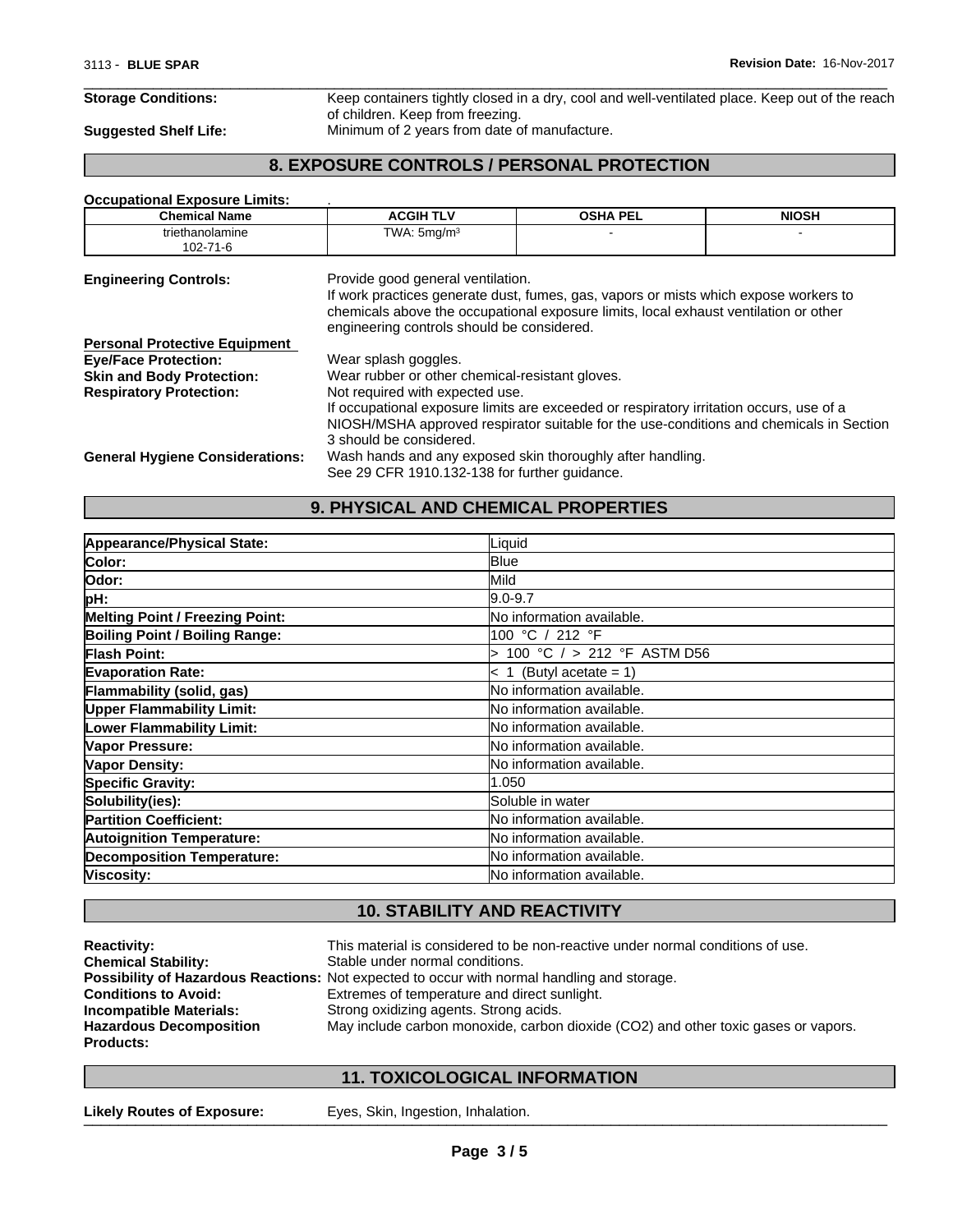| <b>Symptoms of Exposure:</b>                        |                                                                                                                                                                                                                                                                                                          |  |  |  |
|-----------------------------------------------------|----------------------------------------------------------------------------------------------------------------------------------------------------------------------------------------------------------------------------------------------------------------------------------------------------------|--|--|--|
| -Eye Contact:                                       | Pain, redness, swelling of the conjunctiva and tissue damage. Eye contact may cause<br>permanent damage.                                                                                                                                                                                                 |  |  |  |
| -Skin Contact:                                      | Pain, redness and cracking of the skin.                                                                                                                                                                                                                                                                  |  |  |  |
| -Inhalation:                                        | Nasal discomfort and coughing.                                                                                                                                                                                                                                                                           |  |  |  |
| Pain, nausea, vomiting and diarrhea.<br>-Ingestion: |                                                                                                                                                                                                                                                                                                          |  |  |  |
| Immediate, Delayed, Chronic Effects                 |                                                                                                                                                                                                                                                                                                          |  |  |  |
| Product Information:                                | Data not available or insufficient for classification.                                                                                                                                                                                                                                                   |  |  |  |
| Reproductive Toxicity:                              | Boric acid is used in making this product. Chronic ingestion of boric acid (high dosage level<br>and repeated exposure) in experimental animals have demonstrated effects on fertility and<br>testes. A human study of occupational exposure to borate dust showed no adverse effect<br>on reproduction. |  |  |  |
| <b>Numerical Measures of Toxicity</b>               |                                                                                                                                                                                                                                                                                                          |  |  |  |
|                                                     | The following acute toxicity estimates (ATE) are calculated based on the GHS document.                                                                                                                                                                                                                   |  |  |  |

 $\overline{\phantom{a}}$  ,  $\overline{\phantom{a}}$  ,  $\overline{\phantom{a}}$  ,  $\overline{\phantom{a}}$  ,  $\overline{\phantom{a}}$  ,  $\overline{\phantom{a}}$  ,  $\overline{\phantom{a}}$  ,  $\overline{\phantom{a}}$  ,  $\overline{\phantom{a}}$  ,  $\overline{\phantom{a}}$  ,  $\overline{\phantom{a}}$  ,  $\overline{\phantom{a}}$  ,  $\overline{\phantom{a}}$  ,  $\overline{\phantom{a}}$  ,  $\overline{\phantom{a}}$  ,  $\overline{\phantom{a}}$ 

| ATEmix (oral):                 | 6316 mg/kg  |
|--------------------------------|-------------|
| ATEmix (dermal):               | 7791 mg/kg  |
| ATEmix (inhalation-dust/mist): | $31.9$ ma/l |

#### **Component Acute Toxicity Information**

| <b>Chemical Name</b>              | Oral LD50            | <b>Dermal LD50</b>          | <b>Inhalation LC50</b>              |
|-----------------------------------|----------------------|-----------------------------|-------------------------------------|
| water<br>7732-18-5                | $> 90$ mL/kg (Rat)   | Not Available               | Not Available                       |
| triethanolamine<br>$102 - 71 - 6$ | $= 4190$ mg/kg (Rat) | $>$ 20 mL/kg (Rabbit)       | Not Available                       |
| polyalkylene glycol<br>9038-95-3  | $= 5$ g/kg (Rat)     | $= 14100 \mu L/kg$ (Rabbit) | $= 147$ mg/m <sup>3</sup> (Rat) 4 h |
| 2-butylaminoethanol<br>111-75-1   | $= 1150$ mg/kg (Rat) | Not Available               | Not Available                       |
| neodecanoic acid<br>26896-20-8    | $= 2000$ mg/kg (Rat) | $>$ 3160 mg/kg (Rat)        | $>$ 3 mg/L (Rat) 6 h                |

**Carcinogenicity:** No components present at 0.1% or greater are listed as to being carcinogens by ACGIH, IARC, NTP or OSHA.

# **12. ECOLOGICAL INFORMATION**

| <b>Ecotoxicity</b>                |                                                                                                                           |                                                                                                                                                            |                                             |                                        |
|-----------------------------------|---------------------------------------------------------------------------------------------------------------------------|------------------------------------------------------------------------------------------------------------------------------------------------------------|---------------------------------------------|----------------------------------------|
| <b>Chemical Name</b>              | <b>Algae/Aquatic Plants</b>                                                                                               | Fish                                                                                                                                                       | <b>Toxicity to</b><br><b>Microorganisms</b> | <b>Crustacea</b>                       |
| triethanolamine<br>$102 - 71 - 6$ | 216: 72 h Desmodesmus<br>subspicatus mg/L EC50 169: Pimephales promelas mg/L<br>96 h Desmodesmus<br>subspicatus mg/L EC50 | 10600 - 13000: 96 h<br>LC50 flow-through 1000: 96<br>h Pimephales promelas<br>mg/L LC50 static 450 - 1000:<br>96 h Lepomis macrochirus<br>mg/L LC50 static | Not Available                               | Not Available                          |
| neodecanoic acid<br>26896-20-8    | Not Available                                                                                                             | 32: 96 h Lepomis<br>macrochirus mg/L LC50<br>static                                                                                                        | Not Available                               | 47.11: 48 h Daphnia magna<br>mg/L EC50 |

| <b>Persistence and Degradability:</b> |  |
|---------------------------------------|--|
| <b>Bioaccumulation:</b>               |  |

No information available. **No information available.** 

**Other Adverse Effects:** No information available.

# **13. DISPOSAL CONSIDERATIONS**

**Disposal of Wastes:** Dispose of in accordance with federal, state and local regulations.<br>**Contaminated Packaging:** Dispose of in accordance with federal, state and local regulations. Dispose of in accordance with federal, state and local regulations.

 $\overline{\phantom{a}}$  ,  $\overline{\phantom{a}}$  ,  $\overline{\phantom{a}}$  ,  $\overline{\phantom{a}}$  ,  $\overline{\phantom{a}}$  ,  $\overline{\phantom{a}}$  ,  $\overline{\phantom{a}}$  ,  $\overline{\phantom{a}}$  ,  $\overline{\phantom{a}}$  ,  $\overline{\phantom{a}}$  ,  $\overline{\phantom{a}}$  ,  $\overline{\phantom{a}}$  ,  $\overline{\phantom{a}}$  ,  $\overline{\phantom{a}}$  ,  $\overline{\phantom{a}}$  ,  $\overline{\phantom{a}}$ 

# **14. TRANSPORT INFORMATION**